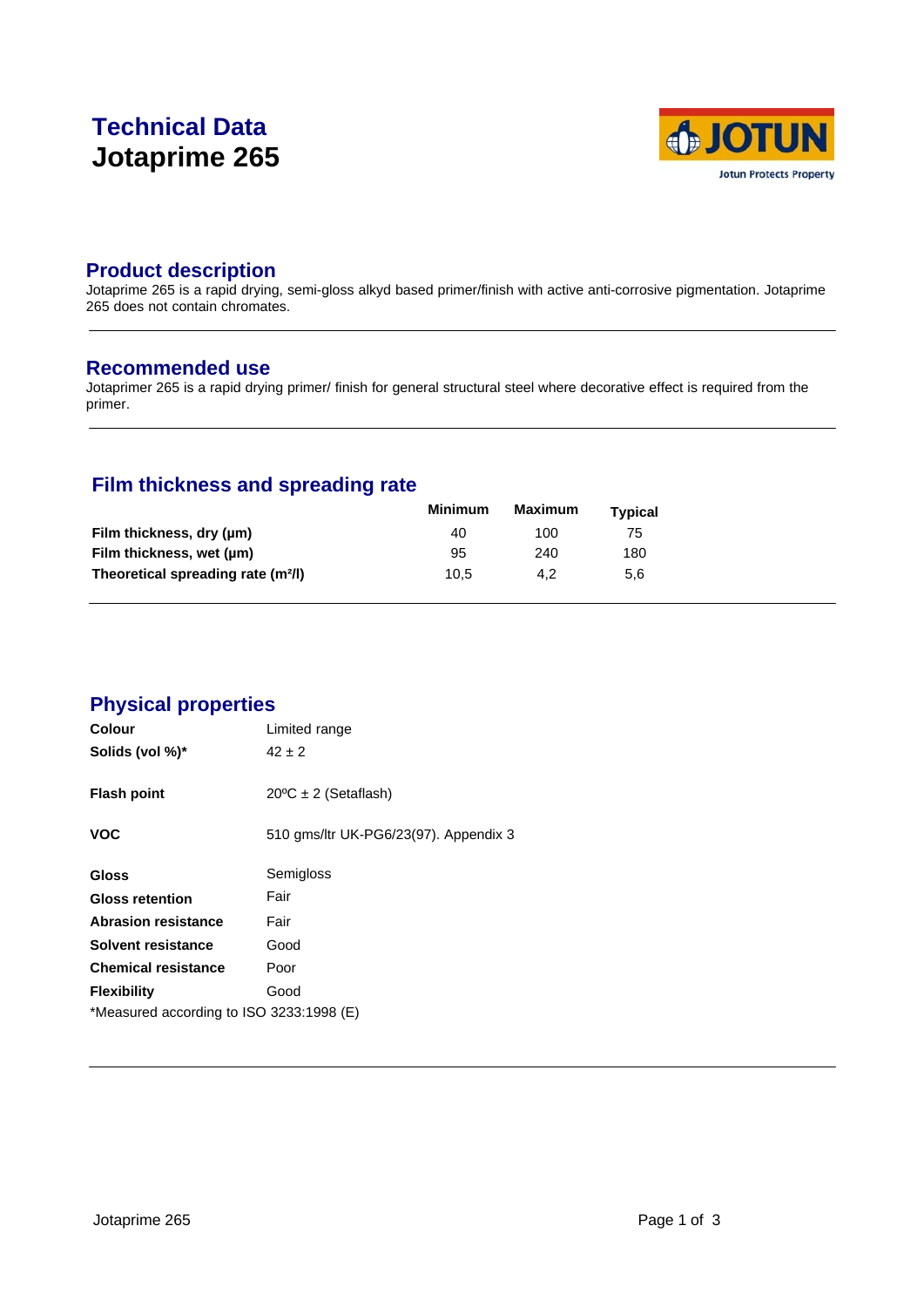# **Surface preparation**

All surfaces should be clean, dry and free from contamination. The surface should be assessed and treated in accordance with ISO 8504.

#### **Bare steel**

Cleanliness: Power tool cleaning to min. St 2, mill scale free (ISO 8501-1:2007). Improved surface treatment (blast cleaning to Sa 2½) will improve the performance.

#### **Other surfaces**

The coating may be used on other substrates. Please contact your local Jotun office for more information.

#### **Condition during application**

The temperature of the substrate should be minimum 5°C and at least 3°C above the dew point of the air, temperature and relative humidity measured in the vicinity of the substrate. Good ventilation is usually required in confined areas to ensure proper drying. The coating should not be exposed to oil, chemicals or mechanical stress until cured.

## **Application methods**

| Spray        | If airless spray is used the paint must be diluted 5-10 % with Jotun Thinner No. 7. |
|--------------|-------------------------------------------------------------------------------------|
| <b>Brush</b> | Recommended for touch-up purposes.                                                  |
| Roller       | May be used for small areas.                                                        |

# **Application data**

| Jotun Thinner No. 7<br><b>Thinner/Cleaner</b>                      |
|--------------------------------------------------------------------|
| Guiding data airless spray                                         |
| 15 MPa (150 kp/cm <sup>2</sup> , 2100 psi.).<br>Pressure at nozzle |
| $0.45 - 0.66$ mm $(0.018 - 0.026)$ .<br>Nozzle tip                 |
| $40 - 65^{\circ}$<br>Spray angle                                   |
| Check to ensure that filters are clean.<br>Filter                  |

# **Drying time**

Drying times are generally related to air circulation, temperature, film thickness and number of coats, and will be affected correspondingly. The figures given in the table are typical with:

- Good ventilation (Outdoor exposure or free circulation of air)
- \* Typical film thickness
- \* One coat on top of inert substrate

| Substrate temperature  | $5^{\circ}$ C | $10^{\circ}$ C   | $23^{\circ}$ C   | $40^{\circ}$ C |
|------------------------|---------------|------------------|------------------|----------------|
| Surface dry            | 60 min        | $30 \text{ min}$ | $10 \text{ min}$ | 5 min          |
| Through dry            | 8 h           | 4 h              | 2 h              | 1 h            |
| Dry to recoat, minimum | 24 h          | 16 h             | 8 h              | 4 h            |